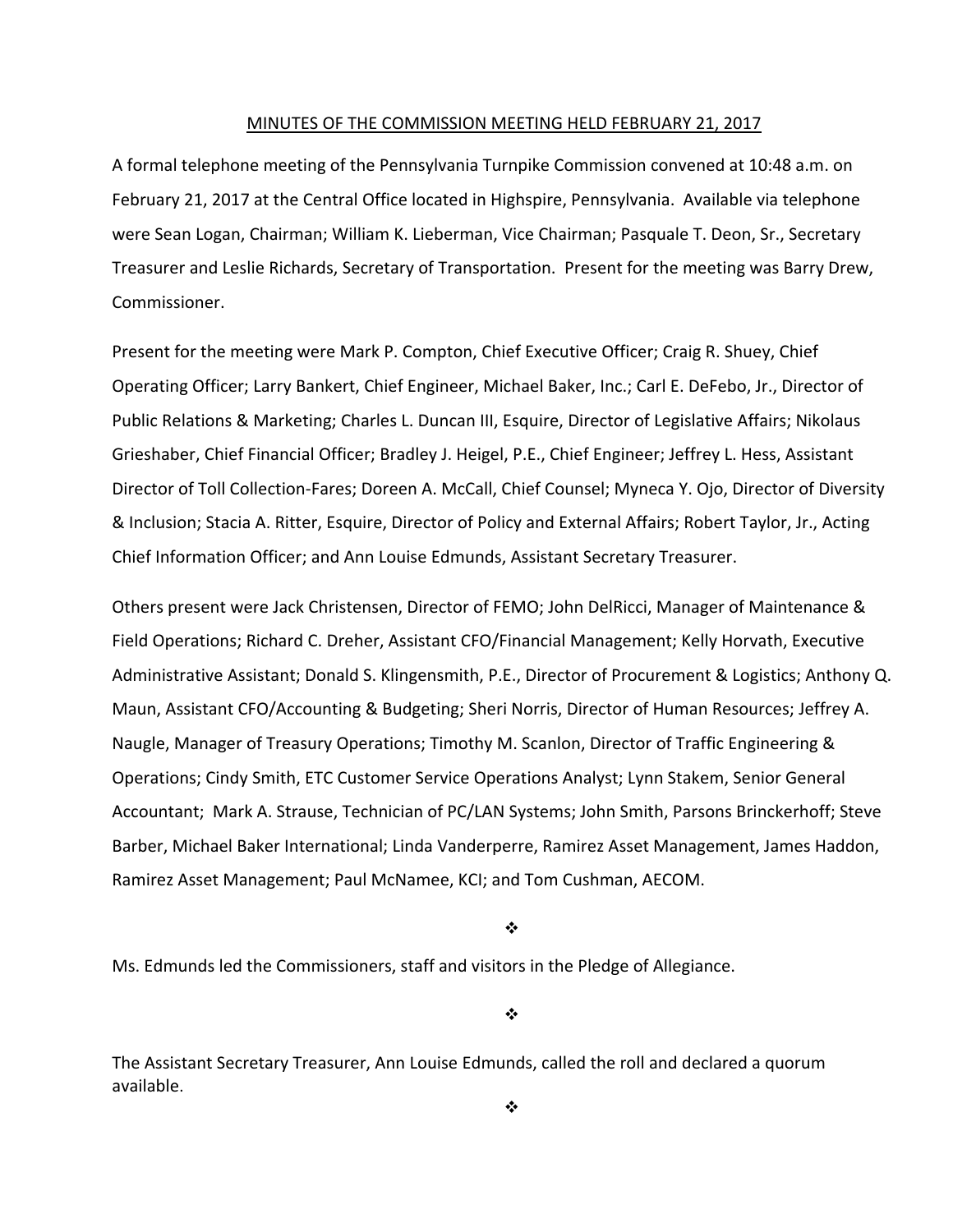### SUNSHINE ANNOUNCEMENT

The Commissioners met in Executive Session prior to today's Formal Agenda Session to consider matters of Personnel, which included a promotion, termination, settlement, performance incentive, new hires, vacancies and a request to abolish positions in the Fare Collection department.

The Commissioners also discussed Docket Nos. 2008‐CV‐01546 and 2009‐CV‐06747, and engaged in non‐ deliberative informational discussions regarding various actions and matters, which have been approved at previous public meetings.

 $\bullet^{\bullet}_{\bullet} \bullet$ 

# PUBLIC COMMENT

Ms. Edmunds: The public is welcome at this time to address the Commission regarding items listed on the Agenda or other items not listed on the Agenda that are within the Commission's authority or control.

In order to conduct an orderly and effective meeting, all persons wishing to address the Commission should have signed in a requested time to speak. If you have not done so, you are invited to do so at this time.

There were no requests to address the Commission.

❖

# MINUTES OF THE MEETING

Motion-That the Minutes of the meeting held February 7, 2017 be approved and filed as submitted were made by Commissioner Drew, seconded by Commissioner Deon, and passed unanimously.

❖

# **COMMUNICATIONS**

Motion‐That the Commission approves the memos received from the Chief Counsel, the Director of Procurement & Logistics and the Fare Collections Systems Manager–was made by Commissioner Drew, seconded by Commissioner Deon, and passed unanimously.

 $\frac{1}{2}$ 

#### PERSONNEL

Motion‐That the Commission approves the Personnel as amended‐was made by Commissioner Drew, seconded by Commissioner Deon, and passed unanimously.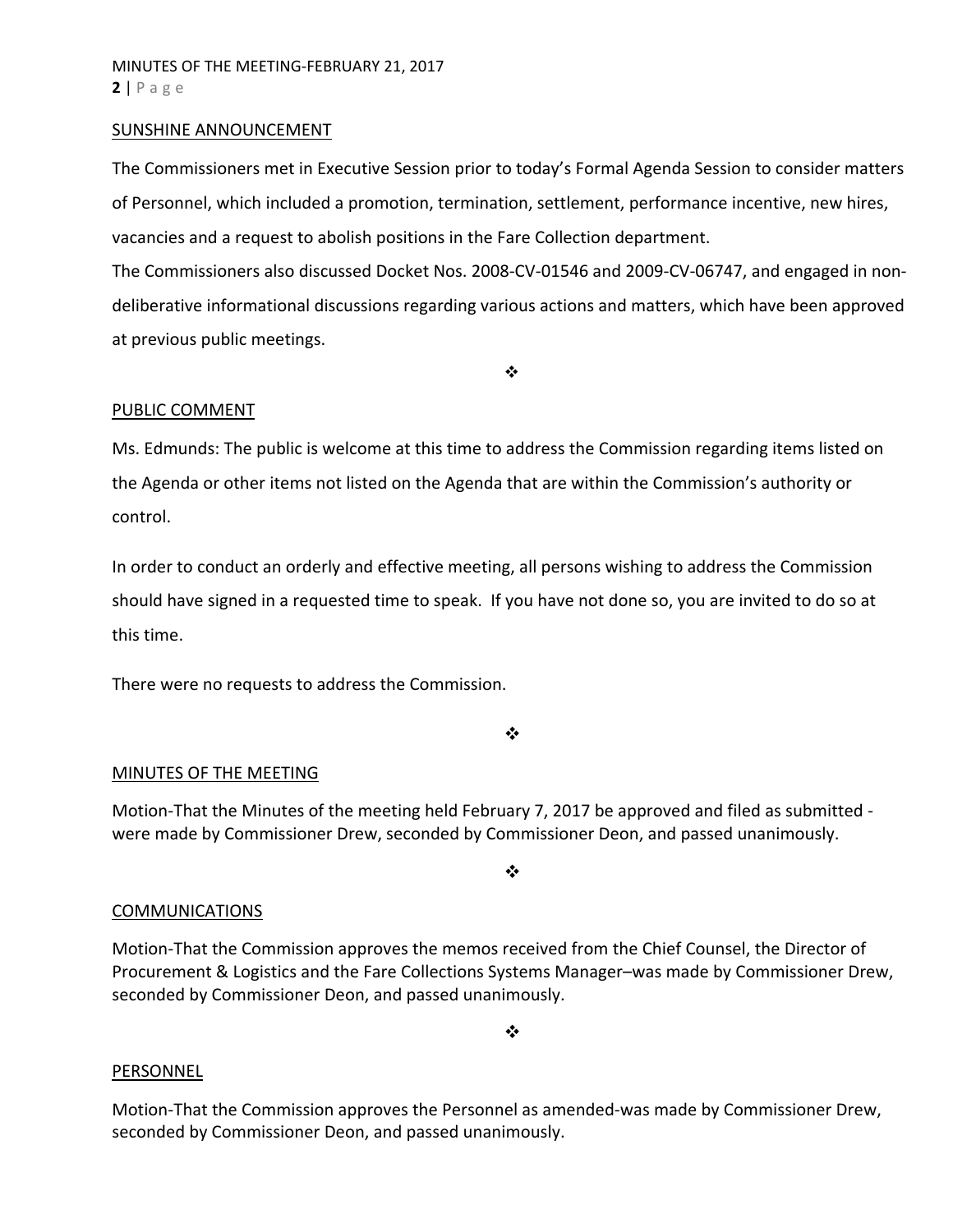❖

### UNFINISHED BUSINESS

No unfinished business to discuss.

NEW BUSINESS Item #1 was deferred.

 $\cdot$ 

❖

# AGREEMENTS

Motion‐That the Commission approves the negotiation and execution of the Supplement for the item listed in memo "a":

a. Supplement Contract #T‐242.00T002‐3‐03 (total reconstruction from MP 242.00 to MP 245.00) with Trumbull Corp., to include the installation of two (2) CCTV assemblies at the Harrisburg West Interchange; at a not‐to‐exceed amount of \$200,000.00;

‐was made by Commissioner Drew, seconded by Commissioner Deon; Commissioner Lieberman abstained.

VICE CHAIRMAN LIEBERMAN: I abstain on this item because Trumbull Corp.'s parent company is a client of my firm.

Motion‐That the Commission approves the negotiation and execution of the Agreements for the item listed in memo "c":

c. Settlement in the matter of AECOM USA, Inc., and authorize the Settlement Agreement and Release as prepared by the Legal Department;

‐was made by Commissioner Drew, seconded by Commissioner Deon; Commissioner Richards abstained.

SECRETARY RICHARDS: I abstain on this item because AECOM was a former political donor.

Motion‐That the Commission approves the negotiation and execution of the Agreements and Amendments for the item listed in memos "b, d & e":

- b. Reimbursement Agreement with Duquesne Light Company, to reimburse Duquesne Light Company the cost for the design studies and engineering services for the relocation of its utility lines necessary for construction of the Mon/Fayette Expressway; at a not‐to‐exceed amount of \$675,000.00;
- d. Amendment to our agreement with Milliman, Inc. for actuarial valuations, to extend the contract through October 3, 2019 at a not‐to‐exceed cost of \$60,000.00; and approval to advertise for actuarial valuation services;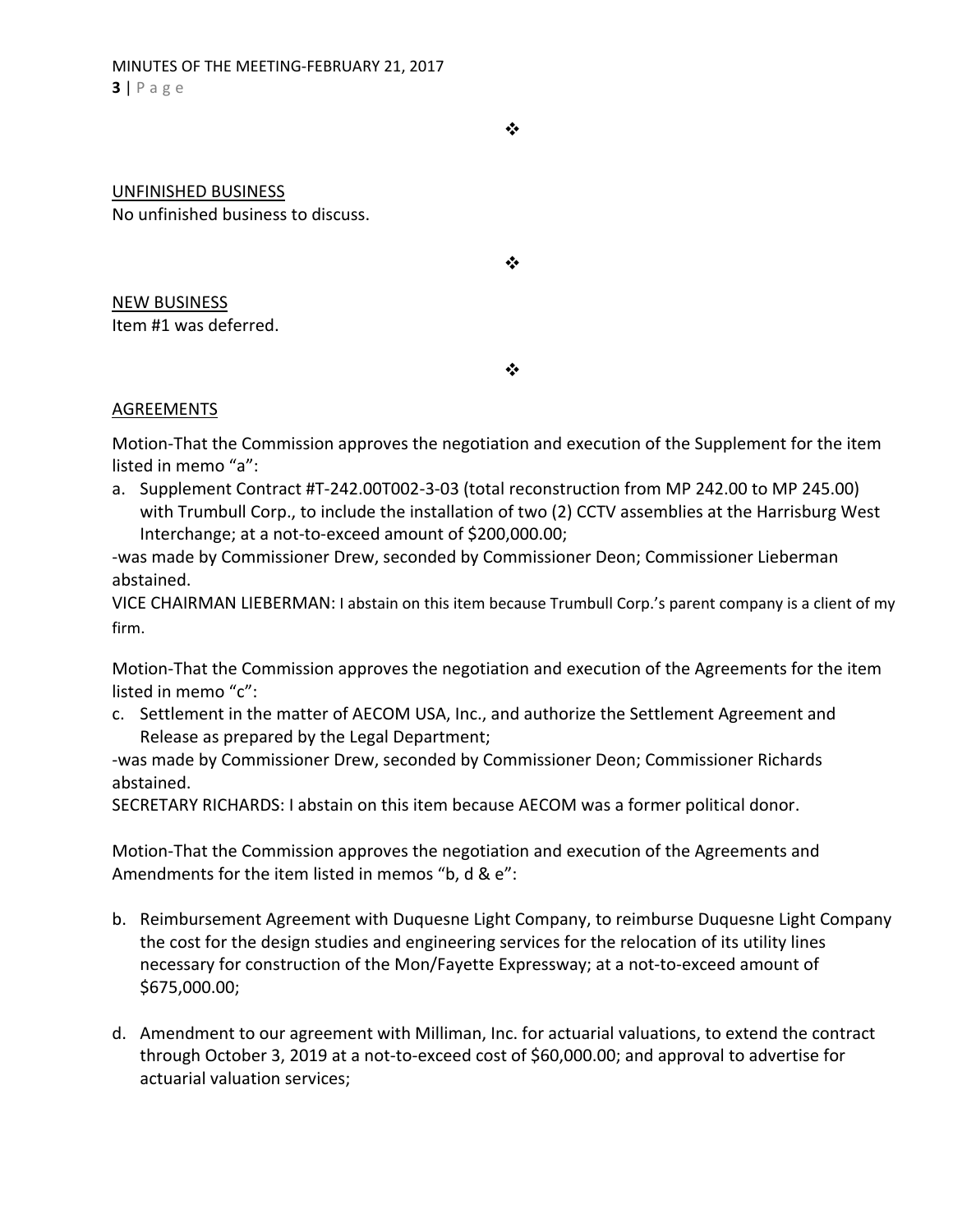MINUTES OF THE MEETING‐FEBRUARY 21, 2017 **4** | Page

e. Supplemental Agreements with our Authorize Service Providers in Districts 2 and 4, for an incentive program (March 1, 2017 – May 31, 2017) to promote the safe, quick clearance of major traffic incidents; at an approximate cost of \$125,000.00.

‐was made by Commissioner Drew, seconded by Commissioners Deon, and passed unanimously.

 $\bullet \bullet$ 

# RIGHT‐OF‐WAY REQUESTS

Motion-That the Commission approves the Right-of-Way Request for the items listed in memos "a" through "g":

- a. Approve the plans entitled, "Drawings for Establishing Limited Access Highway and Authorizing Acquisition of Right‐of‐Way the Southern Beltway State Route 0576, Section 55C1‐1 G R/W, and Re‐ Establishing of Limited Access for State Route 0050, Section A29 R/W and Route 50 Connector Road, and State Route 3001, Section A01 R/W", as prepared by the Engineering department;
- b. Acquisition of Right‐of‐Way #17971 (Fairfield Southpointe, LP‐owner and MBM Enterprises, LLC dba Southpoint Fieldhouse, LLC‐tenant), a partial take parcel necessary for construction of the Southern Beltway, Rt. 22 to I‐79, by authorizing payment of \$3,262,612.60 representing fair market value of the tenant owned improvements and pro‐rated taxes to Coon & Company, escrow agent; authorize the appropriate Commission officials to execute the Settlement Agreement and other documents that may be required for closing; authorize the payment of additional statutory damages as calculated by the Right‐of‐Way Administer and approved by the Chief Counsel; and payment of fair market value to the tenant is contingent upon the execution and delivery of a Settlement Agreement as approved by the Legal Department;
- c. Acquisition of Right‐of‐Way #17152 (Margaret Andrews), a partial take parcel necessary for construction of the Southern Beltway, Rt. 22 to I‐79, by authorizing payment of \$5,508.25 representing fair market value, pro-rated taxes and Section 710 damages to Margaret Andrews; authorize the appropriate Commission officials to execute the Agreement of Sale and other documents that may be required for closing; authorize the payment of additional statutory damages as calculated by the Right‐of‐Way Administrator and approved by the Chief Counsel; and payment of fair market value to the property owner is contingent upon the delivery of a deed as approved by the Legal Department;
- d. Adopt the proposed Property Acquisition Resolution for Right‐of‐Way #17984 (Gloria Spagiare, aka Gloria J. Spagiare‐owner; Range Resources Appalachia, LLC) a partial take parcel necessary for construction of the Southern Beltway, Rt. 22 to I‐79; authorize payment of Estimated Just Compensation of \$23,400.00 to counsel named at a later date; and authorize payment of additional statutory damages as calculated by the Right‐of‐Way Administrator and approved by the Chief Counsel;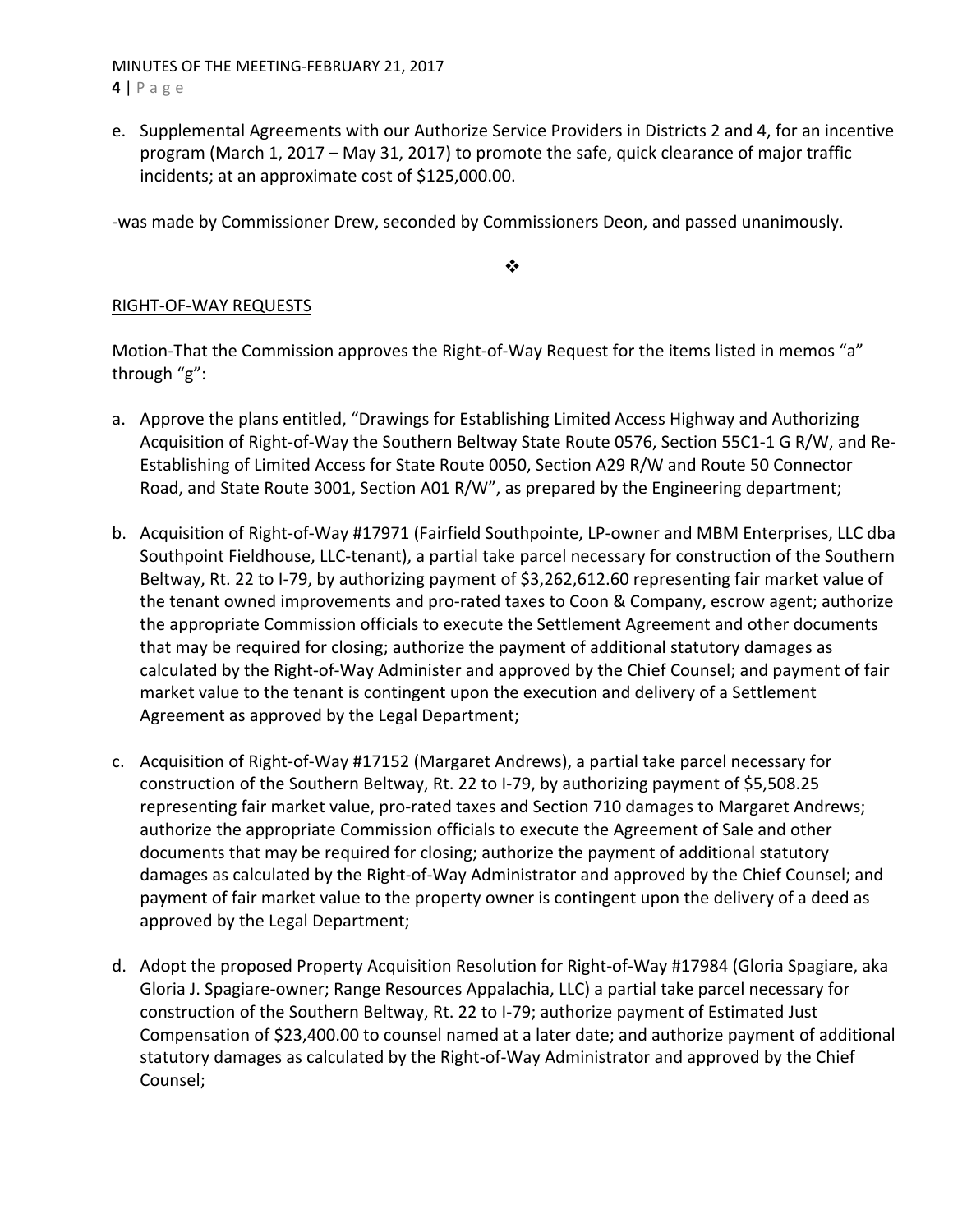### MINUTES OF THE MEETING‐FEBRUARY 21, 2017 **5** | Page

- e. Acquisition of Right‐of‐Way #1102‐B1 (Saint John the Baptist Roman Catholic Church aka Saint John's Roman Catholic Church), a partial take parcel necessary for the total reconstruction from MP 128.00 to MP 134.00 by authorizing payment of \$1,150.00 representing fair market value to Saint John the Baptist Roman Catholic Church; authorize the appropriate Commission officials to execute the required settlement documents and other documents that may be required for closing; authorize the payment of additional statutory damages as calculated by the Right‐of‐Way Administrator and approved by the Chief Counsel; and payment of fair market value to the property owner is contingent upon its delivery of an executed Temporary Construction Easement prepared by the Legal Department;
- f. Acquisition of Right‐of‐Way #1088‐A (Ronald Huffman), a partial take parcel necessary for the total reconstruction project from MP 128.00 to MP 134.00 by authorizing payment of \$1,010.50 representing fair market value and pro-rated taxes to Ronald Huffman; authorize the appropriate Commission officials to execute the Agreement of Sale and other documents that may be required for closing; authorize the payment of additional statutory damages as calculated by the Right‐of‐ Way Administrator and approved by the Chief Counsel; and payment of damages to the property owner is contingent upon his delivery of a deed prepared by the Legal Department;
- g. Acquisition of Right‐of‐Way #1105‐C (Carolyn J. Doric, Betty Ann Quinn, Joanne Hankinson f/k/a Joanne H. Meszaros and Angela Kay Taggert), a partial take parcel necessary for the total reconstruction from MP 128.00 to MP 134.00 by authorizing payment of \$2,233.00 representing fair market value and pro‐rated taxes to Carolyn J. Doric, Betty Ann Quinn, Joanne Hankinson and Angela Kay Taggert; authorize the appropriate Commission officials to execute the Agreement of Sale and other documents that may be required for closing; authorize the payment of additional statutory damages as calculated by the Right‐of‐Way Administrator and approved by the Chief Counsel; and payment of damages to the property owners is contingent upon their delivery of a deed prepared by the Legal Department.

‐was made by Commissioner Drew, seconded by Commissioner Deon, and passed unanimously.

# ADVERTISING

Motion‐That the Commission approves advertising for Contract #T‐355.00P001‐3‐18 for Route 13 connector for the I‐95/I‐276 Interchange‐was made by Commissioner Drew, seconded by Commissioner Deon and passed unanimously.

❖

 $\bullet \bullet$ 

# PURCHASE ORDERS

Motion‐That the Commission approves the Issuance of Purchase Orders for the items listed in memos "a" through "d":

a. Barco Video Wall upgrade and maintenance for the Traffic Operations Center at the TIP Building, utilizing the Commonwealth's contract with VISTACOM; at a total award of \$402,764.30;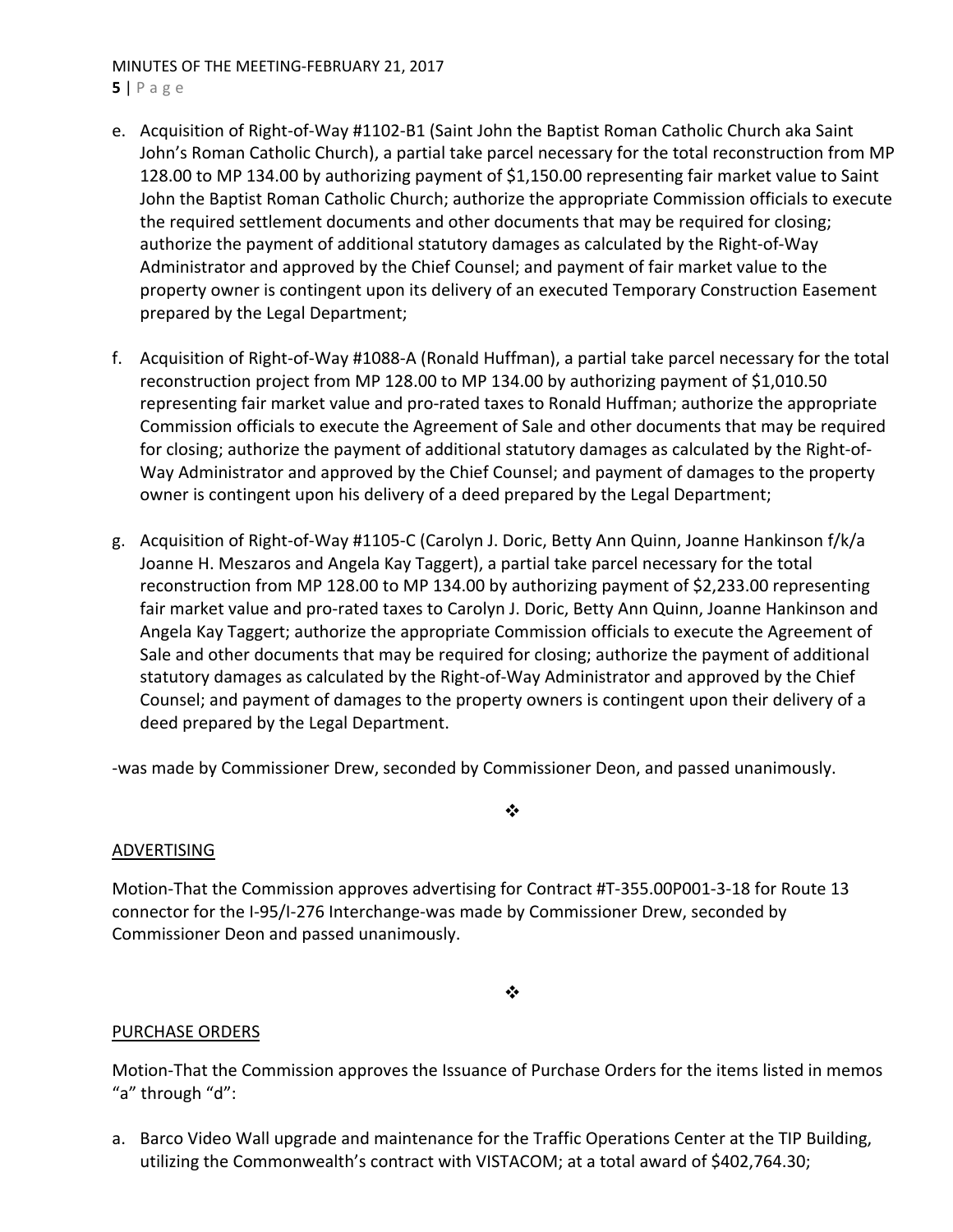MINUTES OF THE MEETING‐FEBRUARY 21, 2017

**6** | Page

b. Delineation contract extensions based on the extension of the Commonwealth's contracts and increasing the previously approved amounts for purchases by the following (thru December 2017):

| Uniquesource          | \$250,000.00 |
|-----------------------|--------------|
| Artuk                 | 125,000.00   |
| <b>Ennis Paint</b>    | 10,000.00    |
| <b>TOTAL RENEWAL:</b> | \$385,000.00 |

- c. Blue Coat advanced secure gateway, for detection of and protection from malicious internet activity against the PTC network, utilizing the Commonwealth's contract with Comm Solutions; at a cost of \$1,207,026.24;
- d. Ten (10) 2017 Ford Fusion SE, utilizing the Commonwealth's contract with Whitmoyer Ford, Inc.; at a total award of \$172,192.10.

‐was made by Commissioner Drew, seconded by Commissioner Deon, and passed unanimously.

❖

# AWARD OF A CONTRACT

Motion‐That the Commission approves the Award of Contract #T‐306.00R002‐3‐02 for bituminous resurfacing from MP 306.38 to MP 312.35 and from MP 316.38 to MP 316.86, to the lowest responsive and responsible bidder, Allan Myers, L.P.; at a not‐to‐exceed amount of \$3,667,555.00 and a contingency of \$180,000.00‐ was made by Commissioner Drew, seconded by Commissioner Deon, and passed unanimously.

❖

# CHANGE ORDERS/FINAL PAYMENTS

Motion‐That the Commission approves the Change Orders and Final Payments for the items listed in memos "a" and "b":

- a. Change Order #5 and Final Payment for Contract #T‐319.00T001‐3‐07 for construction of earth berm at Valley Forge Service Plaza with Reading Site Contractors, for an additional \$1,885.01 to balance items to actual work completed, for a final contract value of \$2,962,787.02 and final amount due to the contractor of \$17,404.39;
- b. Change Order #1 and Final Payment for Contract #T‐001.43R001‐3‐02 for concrete pavement repairs between MP 1.13 and 1.74 with Gulisek Construction, LLC for a decrease of \$151,558.79 to balance items to actual work completed, changes for inlet adjustments and repairs, excavation, joint patching, new pavement joint, concrete pavement patching and repair, milling and paving median shoulder, repainting handicap parking spaces and 4" painted white lines; for a final contract value of \$1,866,490.86 and final amount due to the contractor of \$181,529.56.

‐ was made by Commissioner Drew, seconded by Commissioner Deon, and passed unanimously.